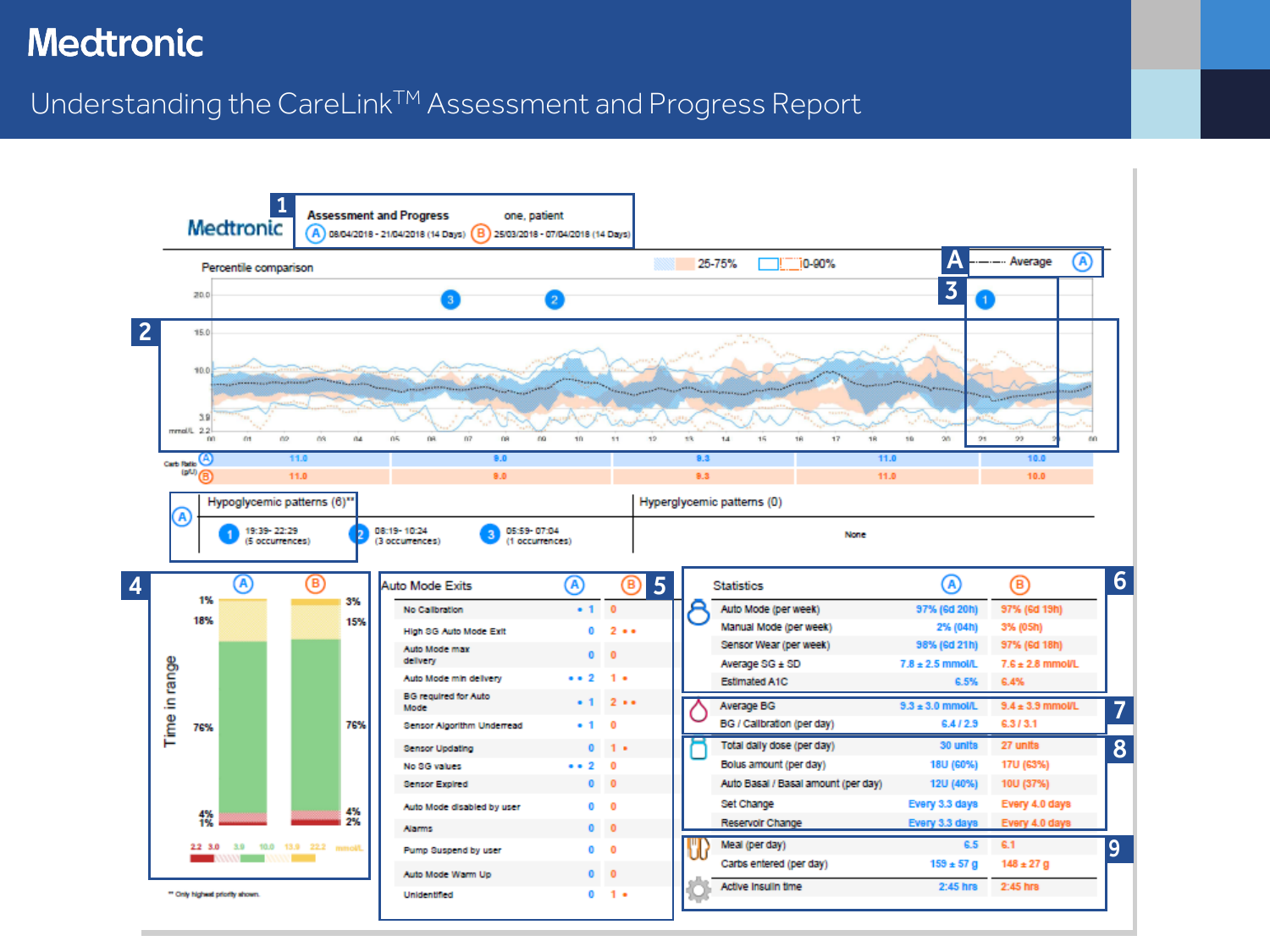## <span id="page-1-0"></span>Understanding the CareLink™ Assessment and Progress Report

| --- Average<br>25 75%<br>i0-90%<br>Percentile comparison<br>This report is designed to help you view your glucose<br>management while on your MiniMed™ 670G system. You can<br>use this report with your healthcare professional (HCP) to<br>10.0<br>10.0<br>improve the duration of time spent in Auto Mode and<br>determine what events caused some of your Auto Mode exits.<br>Start first at these date ranges. Make sure the dates you would like<br>Θ<br>to review are listed here. Date Range A is the current date range<br>97% (6d 19h)<br>3% (05h)<br>from the time you uploaded your pump. You can select 7 or 14<br>97% (6d 18h)<br>days to start. Date Range B is the date range from past dates, for<br>7.6 ± 2.8 mmol/l<br>6.4%<br>example, you can select a range of dates to before the time you<br>$9.4 \pm 3.9$ mmol/l<br>6.3/3.1<br>29<br>started Auto Mode, if you are wearing the MiniMed™ 670G<br>27 units<br>system, in order to see the changes in your glucose<br>17U (63%)<br>10U (37%)<br>management. You can also use a date range to include your last<br>Every 4.0 days<br>Every 4.0 days<br>doctor visit to see how your glucose has progressed since your<br>6.1<br>6.5<br>ar g | <b>Assessment and Progress</b><br>one, patient<br>Medtronic<br>08/04/2018 - 21/04/2018 (14 Days) (B)<br>25/03/2018 - 07/04/2018 (14 Days) |                |
|------------------------------------------------------------------------------------------------------------------------------------------------------------------------------------------------------------------------------------------------------------------------------------------------------------------------------------------------------------------------------------------------------------------------------------------------------------------------------------------------------------------------------------------------------------------------------------------------------------------------------------------------------------------------------------------------------------------------------------------------------------------------------------------------------------------------------------------------------------------------------------------------------------------------------------------------------------------------------------------------------------------------------------------------------------------------------------------------------------------------------------------------------------------------------------------------------------------|-------------------------------------------------------------------------------------------------------------------------------------------|----------------|
|                                                                                                                                                                                                                                                                                                                                                                                                                                                                                                                                                                                                                                                                                                                                                                                                                                                                                                                                                                                                                                                                                                                                                                                                                  |                                                                                                                                           |                |
|                                                                                                                                                                                                                                                                                                                                                                                                                                                                                                                                                                                                                                                                                                                                                                                                                                                                                                                                                                                                                                                                                                                                                                                                                  |                                                                                                                                           |                |
|                                                                                                                                                                                                                                                                                                                                                                                                                                                                                                                                                                                                                                                                                                                                                                                                                                                                                                                                                                                                                                                                                                                                                                                                                  |                                                                                                                                           |                |
|                                                                                                                                                                                                                                                                                                                                                                                                                                                                                                                                                                                                                                                                                                                                                                                                                                                                                                                                                                                                                                                                                                                                                                                                                  | last visit.                                                                                                                               | $148 \pm 27$ g |

Unidentified

 $0 \quad 1 \bullet$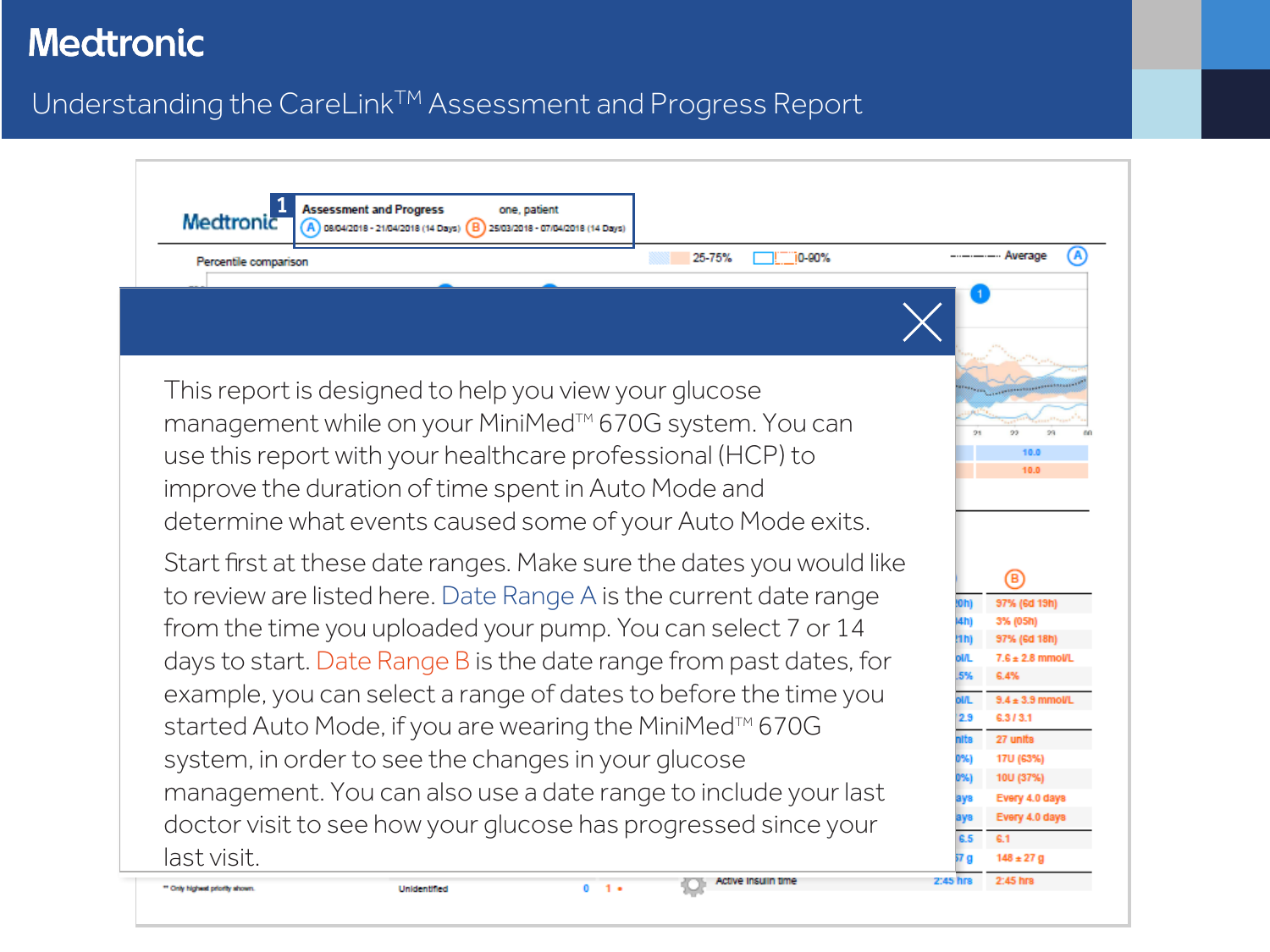<span id="page-2-0"></span>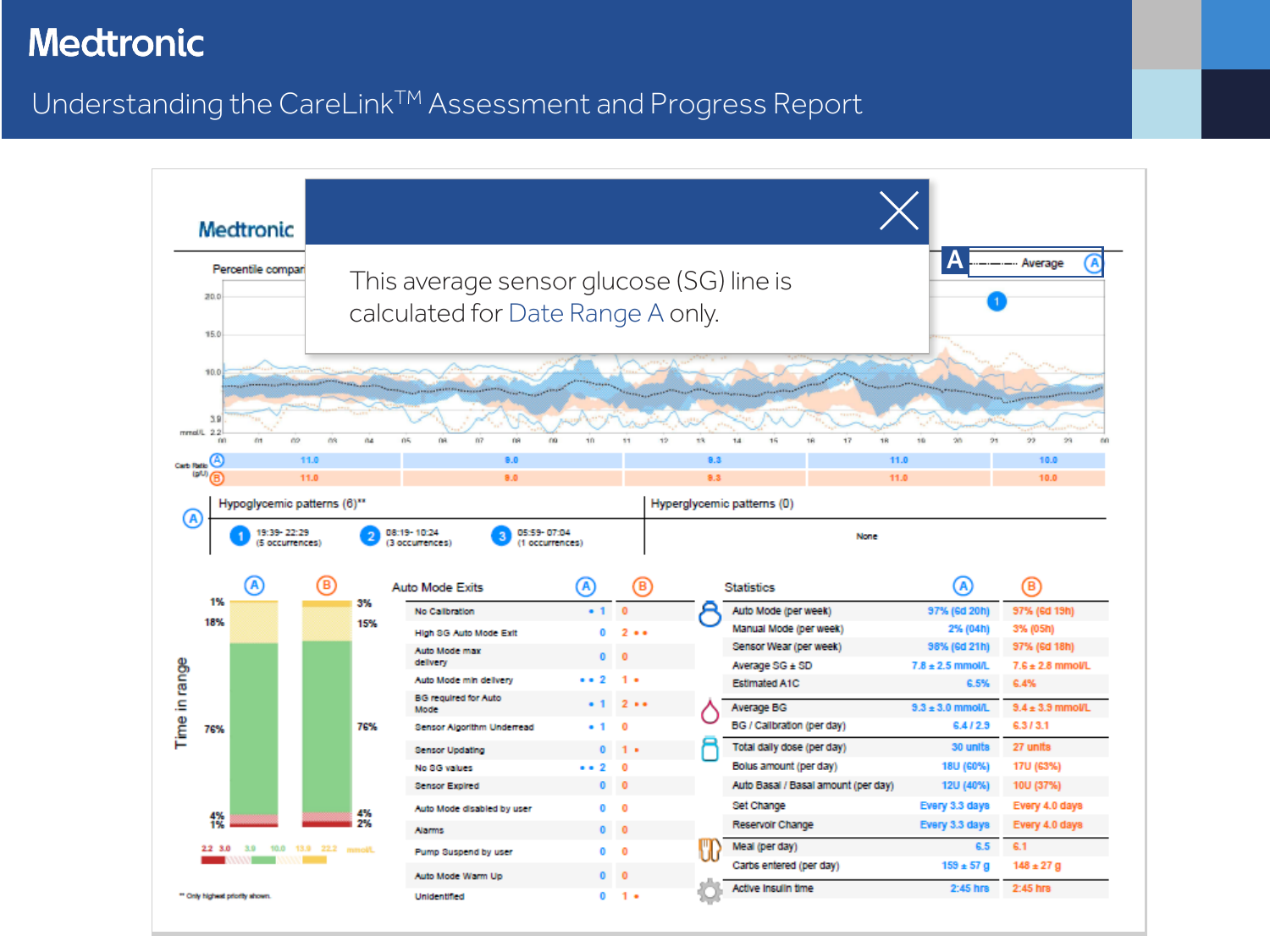### <span id="page-3-0"></span>Understanding the CareLink™ Assessment and Progress Report



In this graph you can see that there are two color shaded areas of data. These areas are referred to as plots of information from your continuous glucose monitoring (CGM) device. The blue plot is your pump and sensor information from the dates in Date Range A. Because this is the most recent information downloaded from your pump, an average sensor glucose (SG) line is calculated and shown as a dotted black line in the middle. The dark shading in blue represents 25-75% of all your sensor readings, meaning this is where most of your glucose readings have been. Remember, your CGM records up to 288 SG values on a daily basis, from those 288 values, 25-75% of them are represented in the darker shade. The remaining or excess data are in the 0-90% range shown within the solid blue line.

Your data from Date Range B, is colored in orange behind the blue plot. This section of the report should be reviewed with your HCP to see progress from your last visit or your last device settings change. Do you see less shading in the blue plot below 70mg/dL compared to the orange plot? This is a good discussion to start with your HCP to see if you are having difficulty and frequency with low glucose.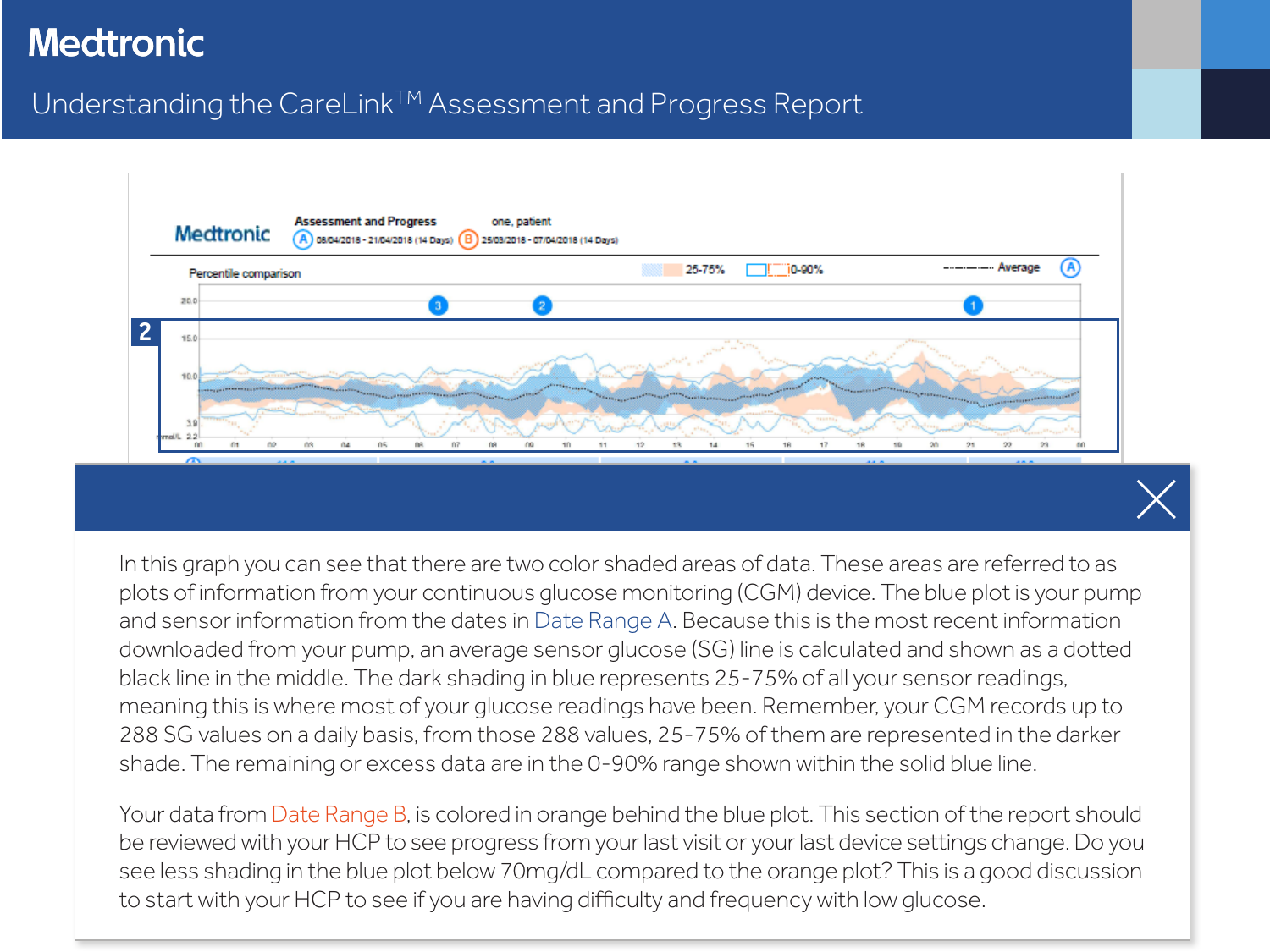<span id="page-4-0"></span>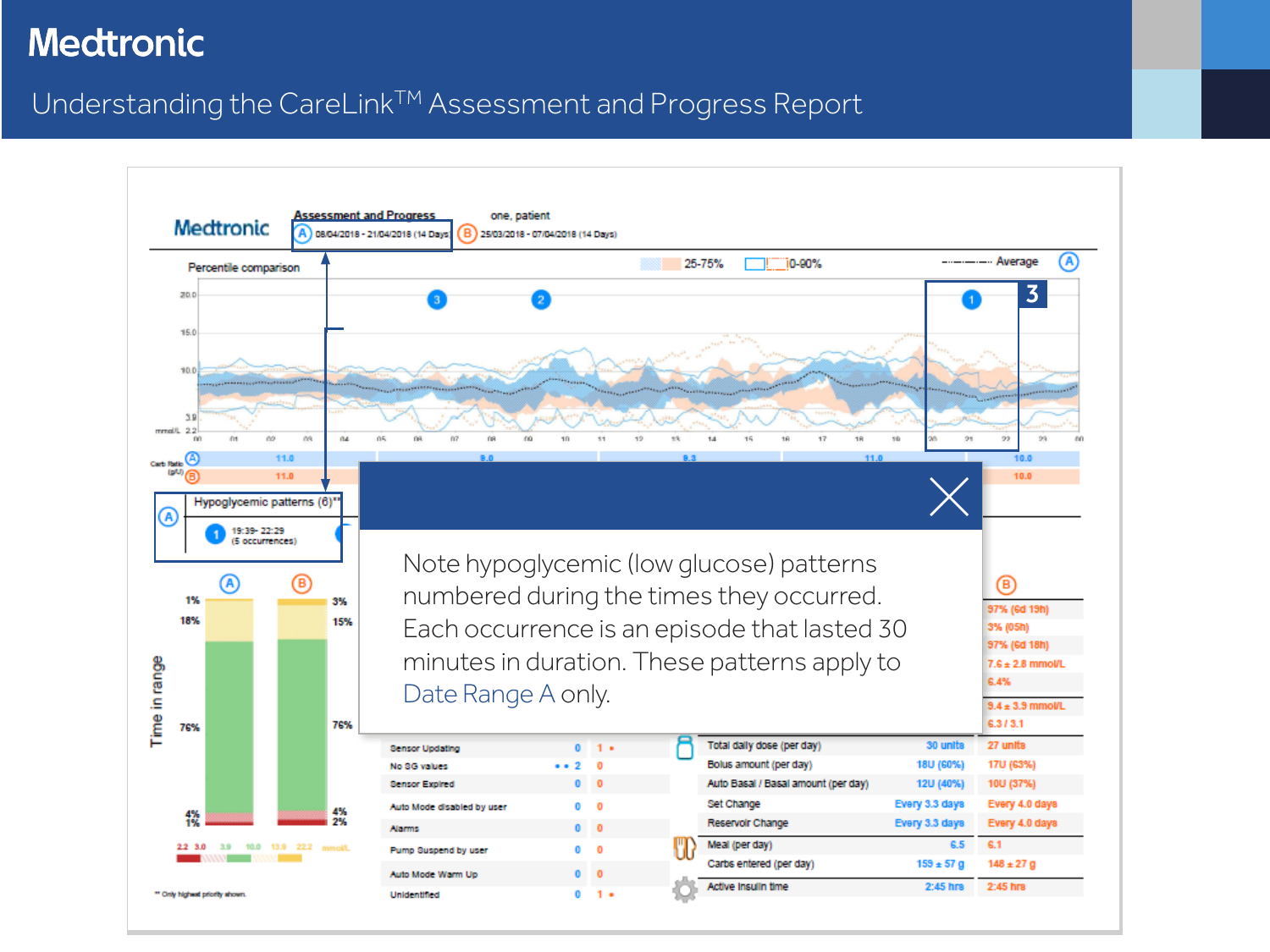<span id="page-5-0"></span>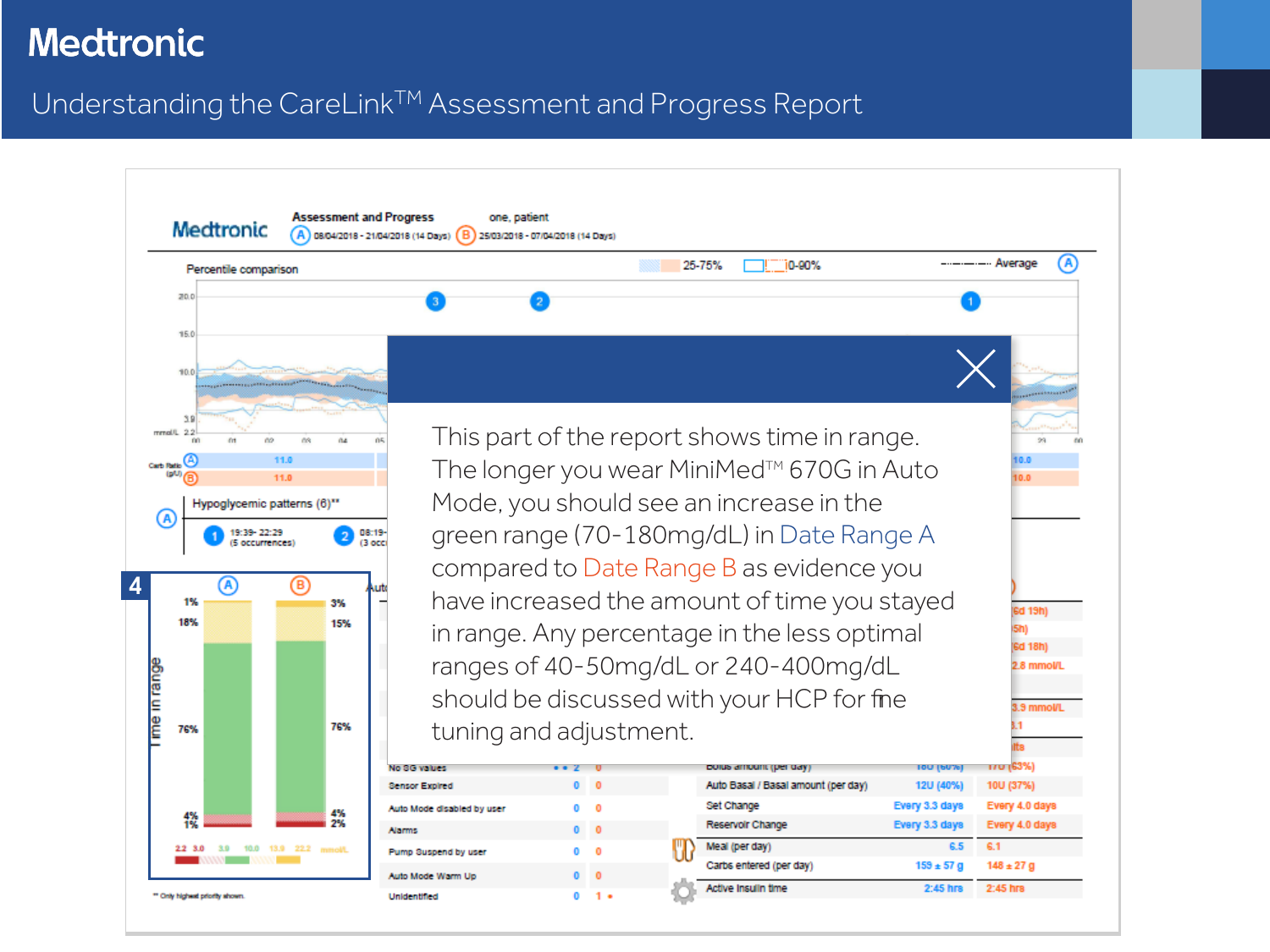<span id="page-6-0"></span>![](_page_6_Figure_2.jpeg)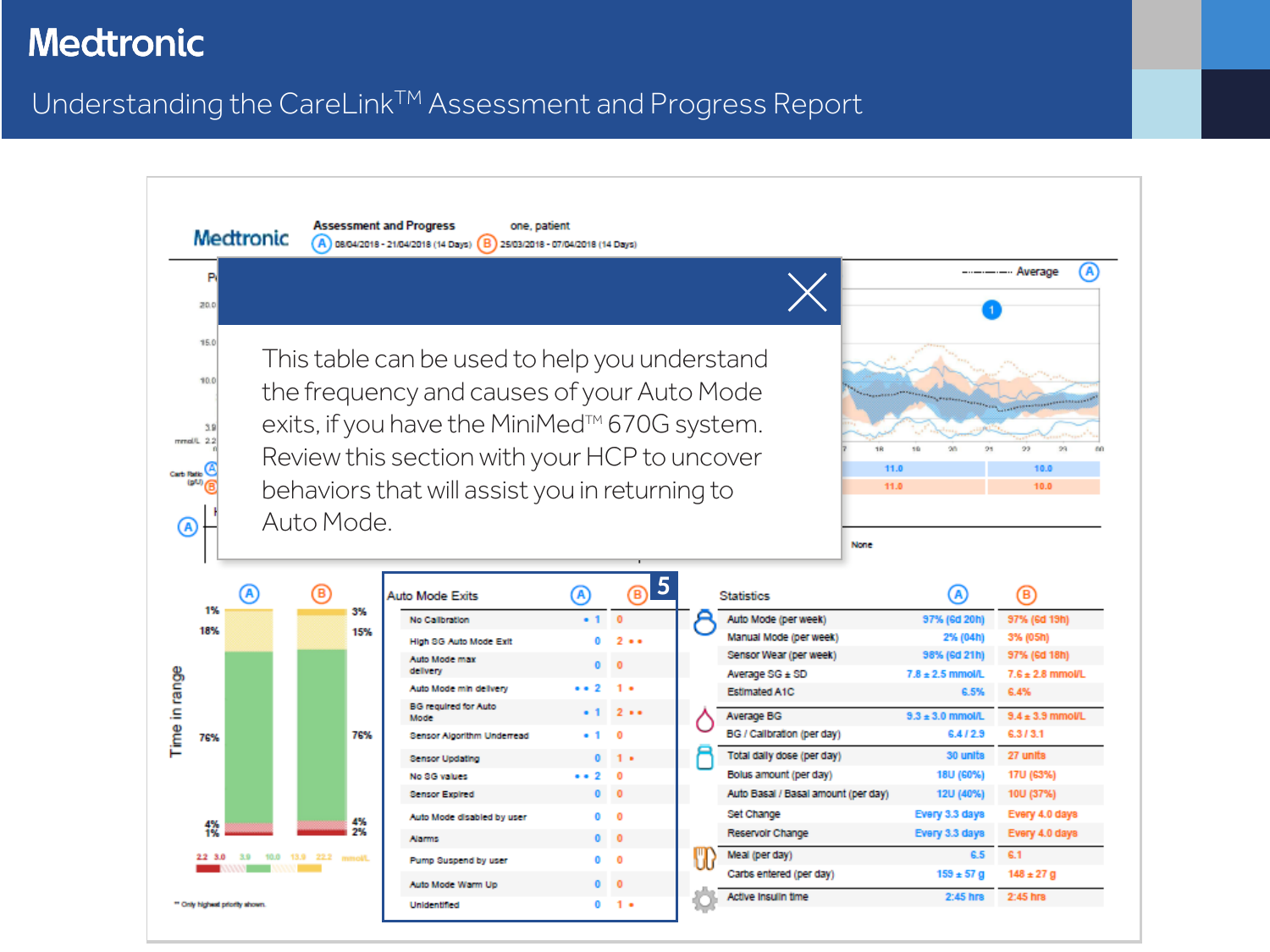#### <span id="page-7-0"></span>Understanding the CareLink™ Assessment and Progress Report

![](_page_7_Figure_2.jpeg)

Use these statistics to quickly glance at your progress between both date ranges. Percentage of Auto Mode and Manual Mode is shown in days and hours and should be reviewed with your HCP to optimize your glucose management while using the MiniMed 670G system.

Take a look at your sensor wear and your average SG. This is an average of all your sensor glucose readings. Does your average SG appear to be in the range of your glucose control goals?

Estimated A1C is a calculation based on all available SG values and should not be used as a replacement for a lab A1C prescribed by your HCP.

| None                                |                      |                      |
|-------------------------------------|----------------------|----------------------|
| <b>Statistics</b>                   | A                    | (B)                  |
| Auto Mode (per week)                | 97% (6d 20h)         | 97% (6d 19h)         |
| Manual Mode (per week)              | 2% (04h)             | 3% (05h)             |
| Sensor Wear (per week)              | 98% (6d 21h)         | 97% (6d 18h)         |
| Average SG ± SD                     | $7.8 \pm 2.5$ mmol/l | $7.6 \pm 2.8$ mmol/L |
| <b>Estimated A1C</b>                | 6.5%                 | 6.4%                 |
| Average BG                          | $9.3 \pm 3.0$ mmol/L | $9.4 \pm 3.9$ mmol/L |
| BG / Callbration (per day)          | 6.412.9              | 6.313.1              |
| Total daily dose (per day)          | 30 units             | 27 units             |
| Bolus amount (per day)              | 18U (60%)            | 17U (63%)            |
| Auto Basal / Basal amount (per day) | 12U (40%)            | 10U (37%)            |
| Set Change                          | Every 3.3 days       | Every 4.0 days       |
| Reservoir Change                    | Every 3.3 days       | Every 4.0 days       |
| Meal (per day)                      | 6.5                  | 6.1                  |
| Carbs entered (per day)             | $159 \pm 57$ g       | $148 \pm 27 g$       |
| Active Insulin time                 | $2:45$ hrs           | 2:45 hrs             |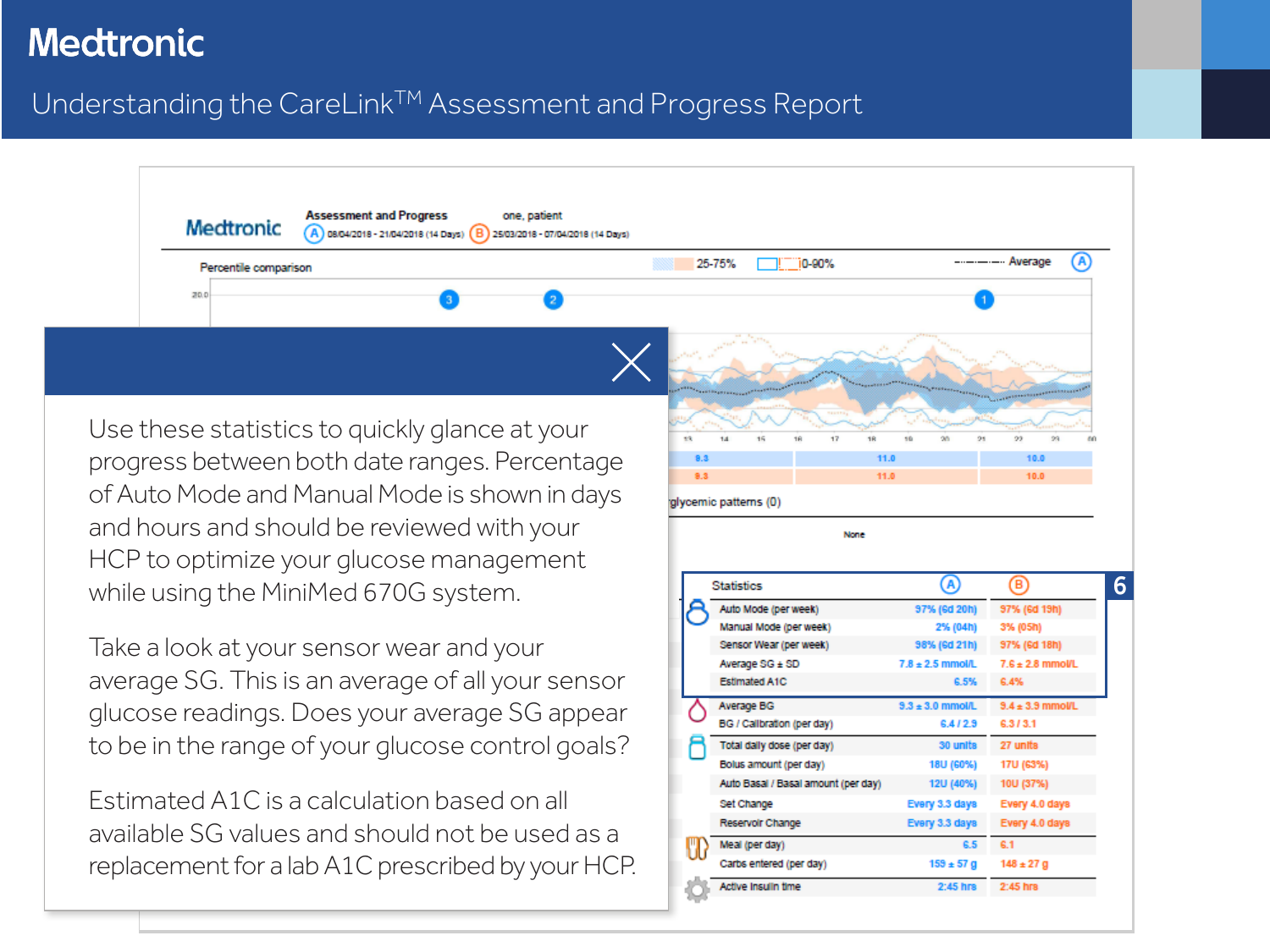#### <span id="page-8-0"></span>Understanding the CareLink™ Assessment and Progress Report

![](_page_8_Figure_2.jpeg)

\*\* Only highest priority shown

**Unidentified**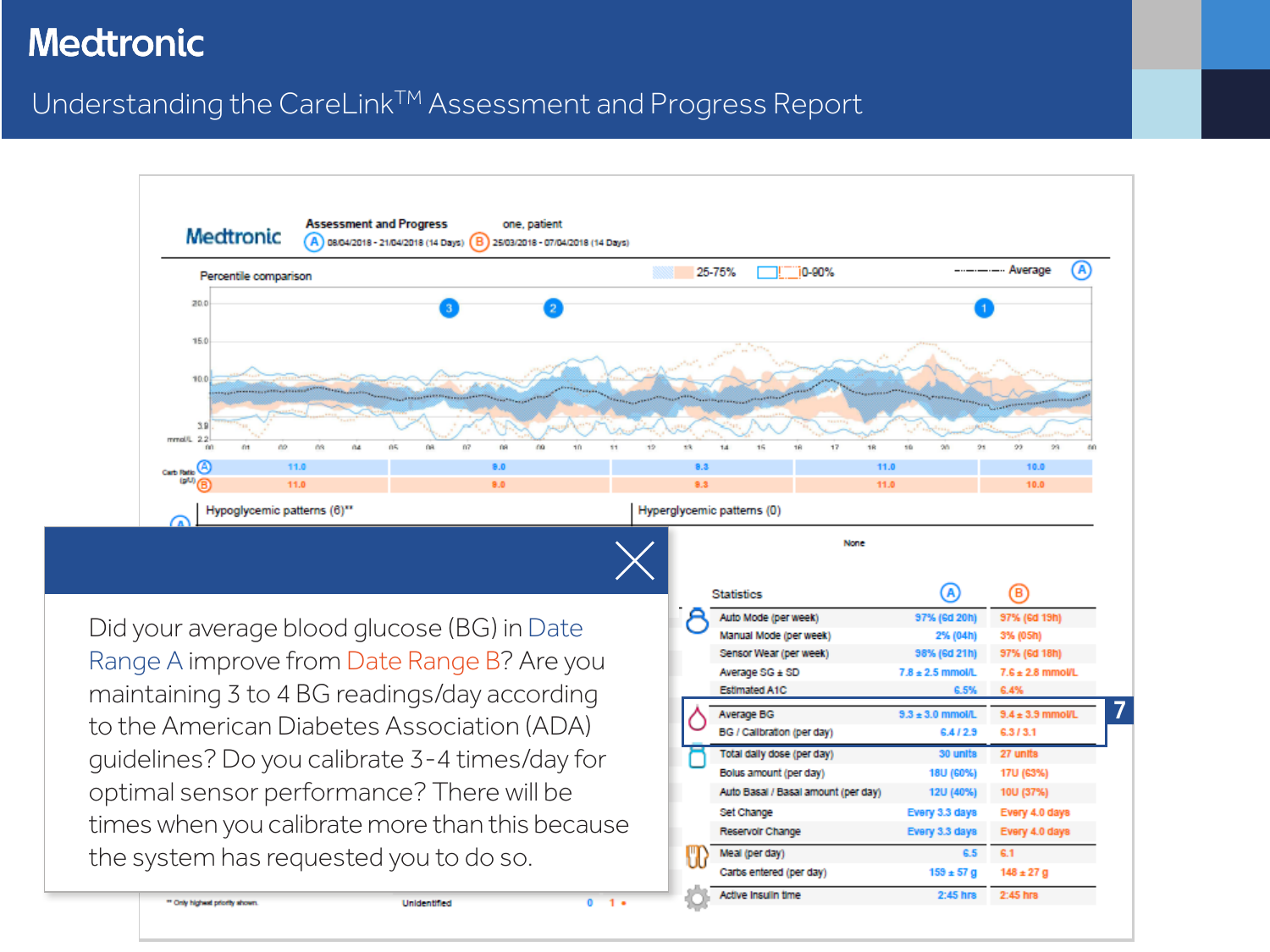#### <span id="page-9-0"></span>Understanding the CareLink™ Assessment and Progress Report

![](_page_9_Figure_2.jpeg)

Carbs entered (per day)

Active Insulin time

 $159 \pm 57$  g

2:45 hrs

 $148 \pm 27$  g

2:45 hrs

you changing your reservoir every 2-3 days?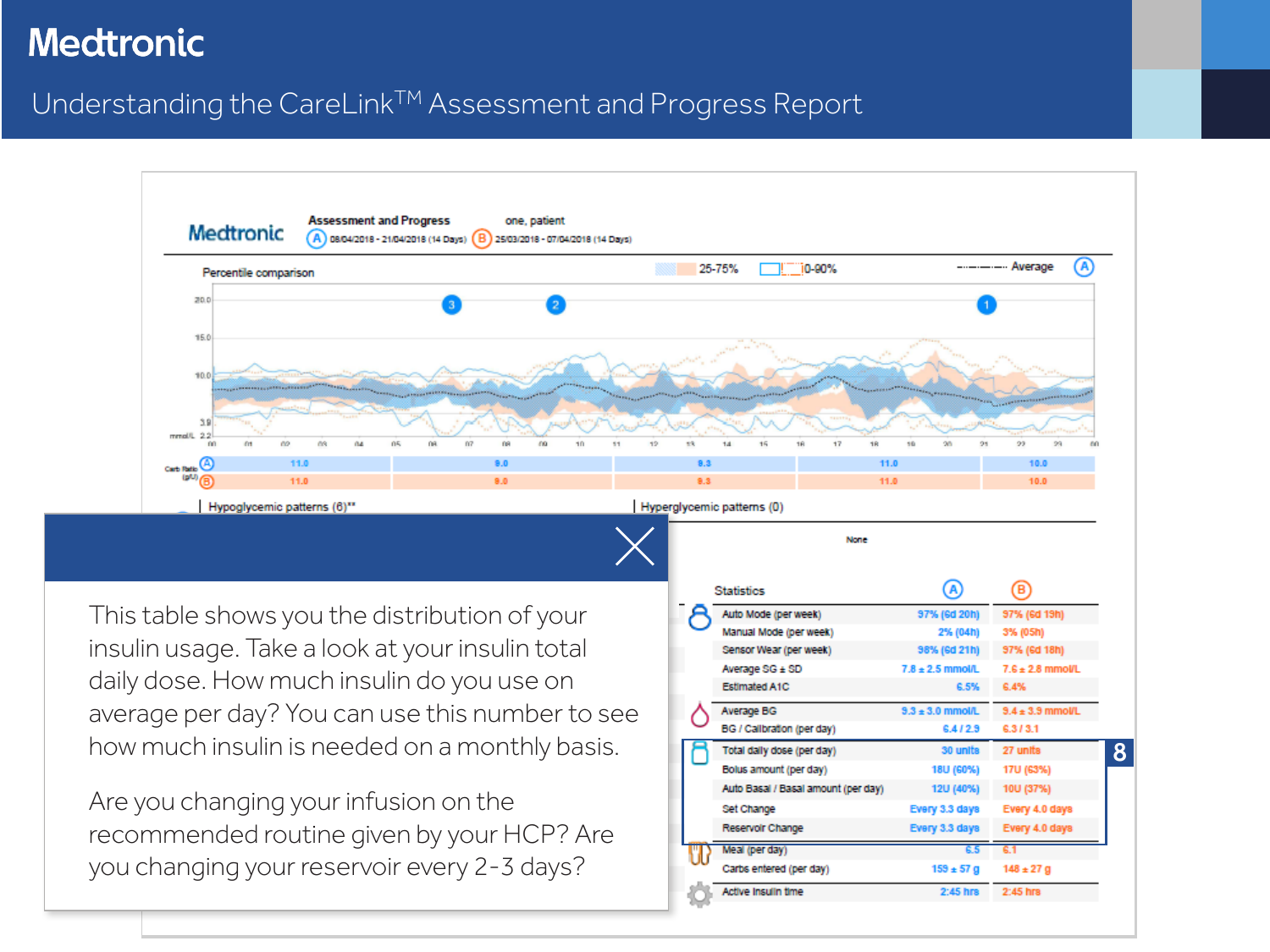#### <span id="page-10-0"></span>Understanding the CareLink™ Assessment and Progress Report

![](_page_10_Figure_2.jpeg)

Use this section to monitor how many carbs per day you are eating. Everyone is different so check with your HCP or contact a dietitian for appropriate recommendations on daily carbohydrate consumption. Remember to enter all your carbs into the pump. Snacks are also included in your carbs entered calculation. Your meals (per day) will also include those snacks.

Active insulin time is the amount of time it takes for food or correction insulin to lower your blood glucose. On average, active insulin time is set to 3 hours, however, confirm with your HCP if this amount of time is appropriate for you as everyone metabolizes insulin differently.

| 9.3 |                                     | 11.0 |                      | 10.0                 |  |
|-----|-------------------------------------|------|----------------------|----------------------|--|
|     | rglycemic patterns (0)              |      |                      |                      |  |
|     |                                     | None |                      |                      |  |
|     | <b>Statistics</b>                   |      | A                    | в                    |  |
|     | Auto Mode (per week)                |      | 97% (6d 20h)         | 97% (6d 19h)         |  |
|     | Manual Mode (per week)              |      | 2% (04h)             | 3% (05h)             |  |
|     | Sensor Wear (per week)              |      | 98% (6d 21h)         | 97% (6d 18h)         |  |
|     | Average SG ± SD                     |      | $7.8 \pm 2.5$ mmol/L | $7.6 \pm 2.8$ mmol/L |  |
|     | <b>Estimated A1C</b>                |      | 6.5%                 | 6.4%                 |  |
|     | Average BG                          |      | $9.3 \pm 3.0$ mmol/L | $9.4 \pm 3.9$ mmol/L |  |
|     | BG / Calibration (per day)          |      | 6.412.9              | 6.313.1              |  |
|     | Total dally dose (per day)          |      | 30 units             | 27 units             |  |
|     | Bolus amount (per day)              |      | 18U (60%)            | 17U (63%)            |  |
|     | Auto Basal / Basal amount (per day) |      | 12U (40%)            | 10U (37%)            |  |
|     | Set Change                          |      | Every 3.3 days       | Every 4.0 days       |  |
|     | Reservoir Change                    |      | Every 3.3 days       | Every 4.0 days       |  |
|     | Meal (per day)                      |      | 6.5                  | 6.1                  |  |
|     | Carbs entered (per day)             |      | $159 \pm 57$ g       | $148 \pm 27$ g       |  |
|     | Active Insulin time                 |      | $2:45$ hrs           | 2:45 hrs             |  |
|     |                                     |      |                      |                      |  |